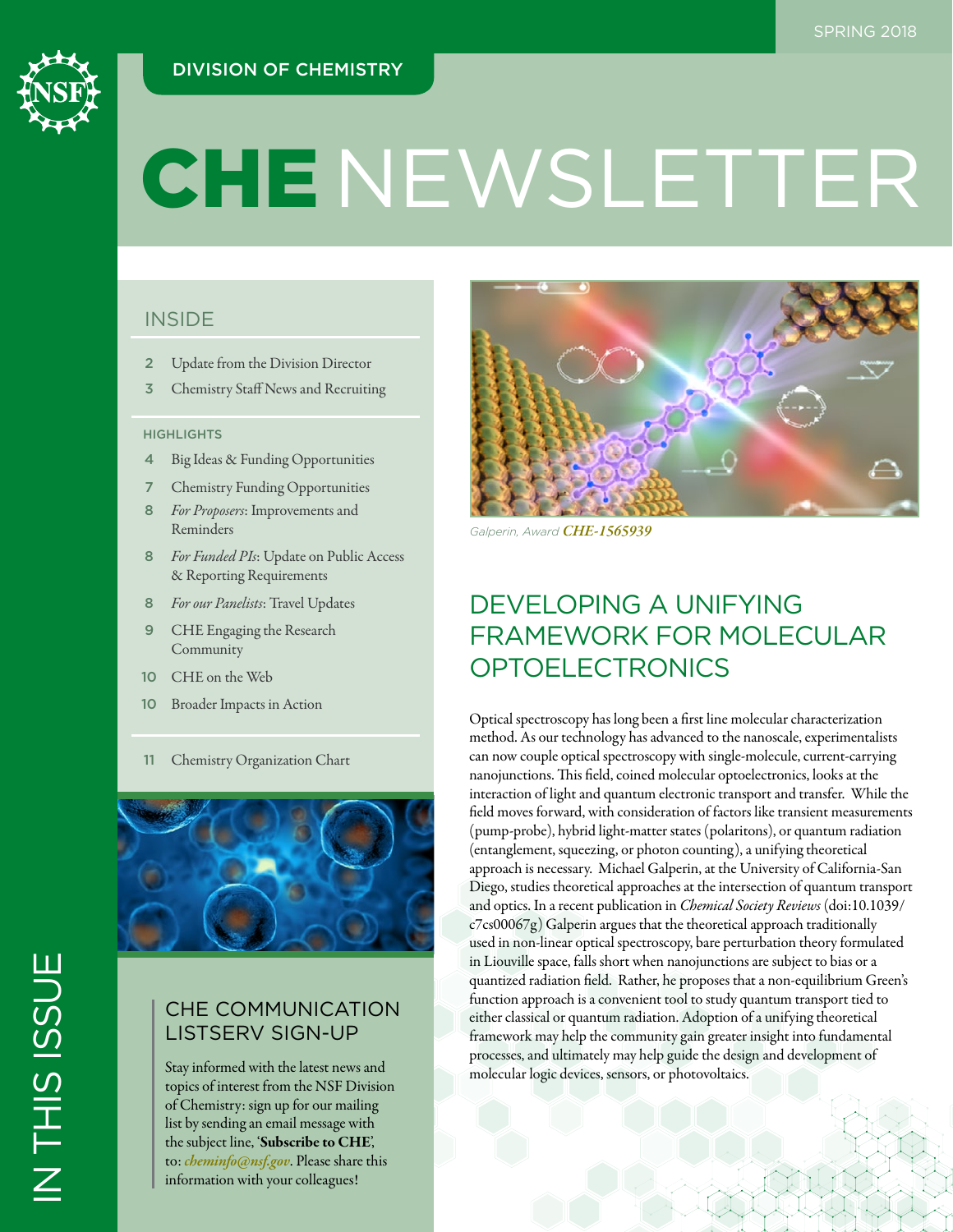# UPDATE FROM THE DIVISION DIRECTOR

Dear Colleagues,

It has been a busy and stimulating winter at NSF, with a lot of hallway "buzz" and conversations. Most of the conversations are about NSF's 10 Big Ideas and the new research opportunities that have been developed. Some of these new opportunities are discussed later in this newsletter. I hope you find them as exciting as we do.

These *[10 Big Ideas](https://www.nsf.gov/news/special_reports/big_ideas/)* are intellectual frontiers defined by our NSF Director, France Córdova, and the National Science Board. Some of these *10 Big Ideas* sound less familiar to a chemistry audience, but I can assure you that there are opportunities for chemists in *Understanding the Rules of Life, The Quantum Leap, Harnessing the Data Revolution, Convergence Research, INCLUDES*, and *Mid-Scale Research Infrastructure*. Please take some time to read about a few of these and start conversations with your colleagues. Some of those conversations may turn into great proposals!

Meanwhile, the CHE staff is working through the more than 2000 research proposals submitted for consideration this fiscal year. More than 1700 of those proposals are submitted to the disciplinary research programs: individual-investigator proposals, small team proposals, GOALIs and RUIs. More than 80% of our funds will be spent on these "core" programs.

We think we do an excellent job reviewing these proposals and making funding recommendations in a challenging budget environment. But we always strive to do better! This year, we have been trying to improve the *PO Comments* by providing more specific guidance to PIs, particularly PIs that have been declined. You can find the PO Comments at the top of the FastLane Proposal Status page (where you find the reviews). Please let me know if you find them useful.

Interacting with the CHE PI community is a pleasure. I particularly enjoyed the 2018 Chemistry Early Career Investigator Workshop, held in late March in Alexandria, VA. Some of the newest members of our PI community took the opportunity to talk with CHE Program Directors, get advice on their proposal idea, and glimpse the way that proposals are evaluated at NSF. There was also time for networking with the NSF staff, more established chemistry faculty, and the many new faculty participants. Special thanks to workshop organizers Matt Whited (Carleton College) and Gordana Dukovic (Colorado), and CHE Program Director Anne-Marie Schmoltner.

Angela K. Wilson Division Director, CHE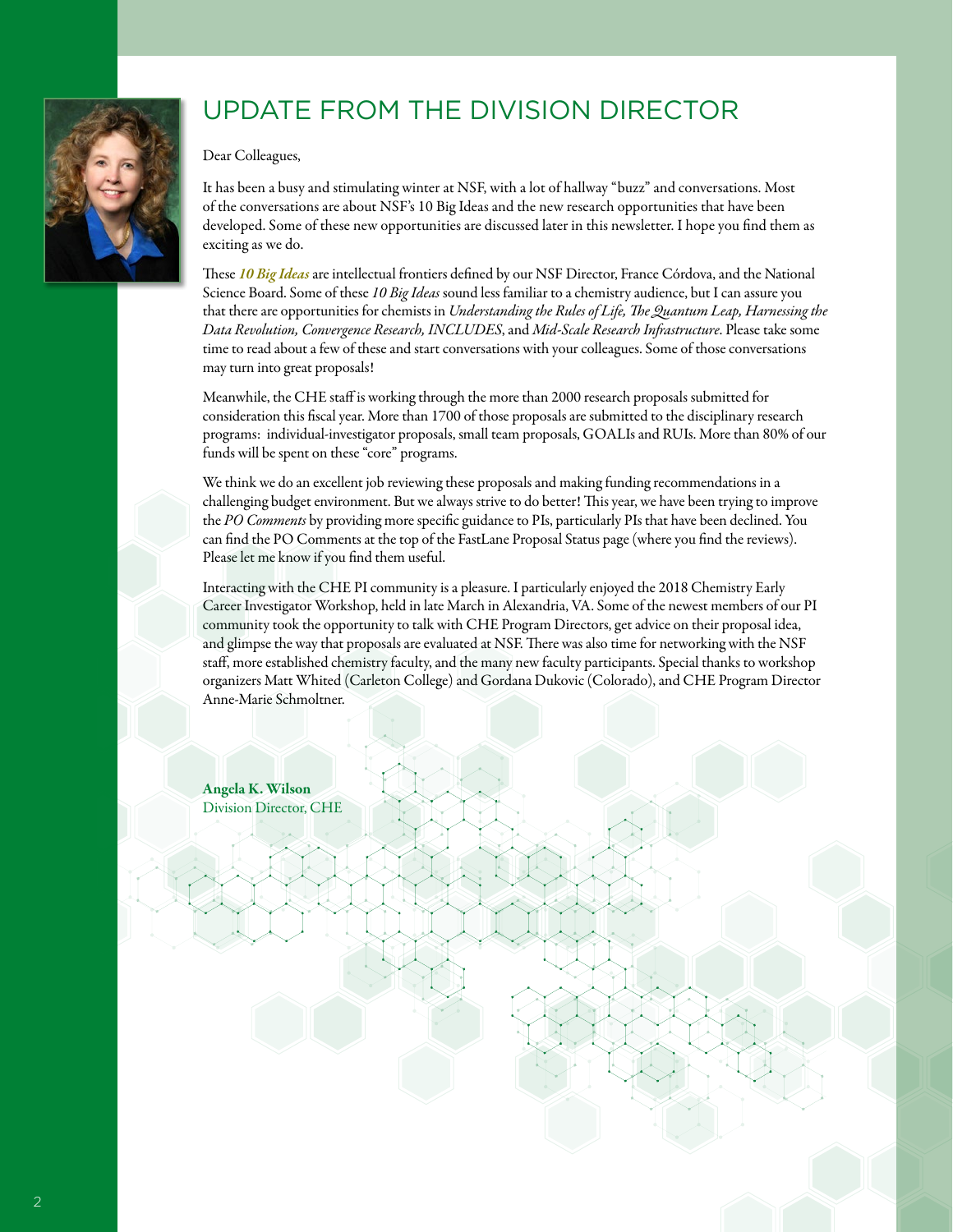# CHEMISTRY STAFF NEWS AND RECRUITING

## **WELCOME!**



Catalina Achim

Dr. Catalina Achim is a Professor of Chemistry at Carnegie Mellon University. Her research areas are supramolecular chemistry, metal-containing peptide nucleic acids, electron transfer, molecular electronics, coordination complexes with

spin transitions, Mossbauer spectroscopy, molecular magnetism, and molecular-based materials. Dr. Achim has created the *[DNAzone for K-12](http://www.nsf.gov/cgi-bin/goodbye?https://www.cmu.edu/cnast/outreach-dnazone/)*. She has rejoined the division as a Program Director, and will be working in the Chemistry of Life Processes (CLP) and Macromolecular, Supramolecular & Nanochemistry (MSN) Programs.



#### Renee Ivey

Ms. Renee Ivey is working in the Division on a 120 day detail assignment as a Program Specialist working with the Chemical Catalysis (CAT) and Chemistry of Life Processes (CLP) programs.

## **CONGRATULATIONS!**



#### Kenneth Moloy

Dr. Kenneth Moloy, formerly a Research Fellow in the Central Research and Development department at E.I. DuPont de Nemours & Company, is now a permanent Program Director. He currently works in the Chemical Catalysis (CAT) and Chemical

Synthesis (SYN) Programs.

#### An updated *[staff list](https://www.nsf.gov/staff/staff_list.jsp?org=CHE&from_org=CHE)* is available on the CHE webpage.



#### Timothy Patten

Dr. Timothy Patten, formerly a Program Director in Chemistry, is now the Deputy Division Director for the Division of Chemical, Bioengineering, Environmental, and Transport Systems (CBET) within the Engineering Directorate (ENG).

## **CONSIDERING JOINING THE NSF STAFF?**

An integral subset of our program directors are rotators, members of the chemistry community that serve at NSF for 1-4 years. Rotators bring in fresh perspectives from their research community, oversee NSF's merit review process, make award recommendations, and help to guide the division's portfolio balance and initiatives. They also have a unique opportunity to survey their field and gain a more multi-disciplinary lens, build leadership skills, and mentor the next generation of investigators. While serving as a program director at NSF, rotators may also continue their research at their home institution through the Independent Research/Development program.

The Division of Chemistry is actively recruiting program directors with experience in all fields of chemistry, especially those with an expertise in physical chemistry or inorganic synthesis. Please reach out to our current staff with any questions, visit the *[Career Opportunities](https://www.nsf.gov/pubs/2016/che16001/che16001.jsp?org=NSF)* section on our division website for information on how to apply, or visit the *[NSF Careers home](https://www.nsf.gov/careers/rotator/)* for more information on being a rotator.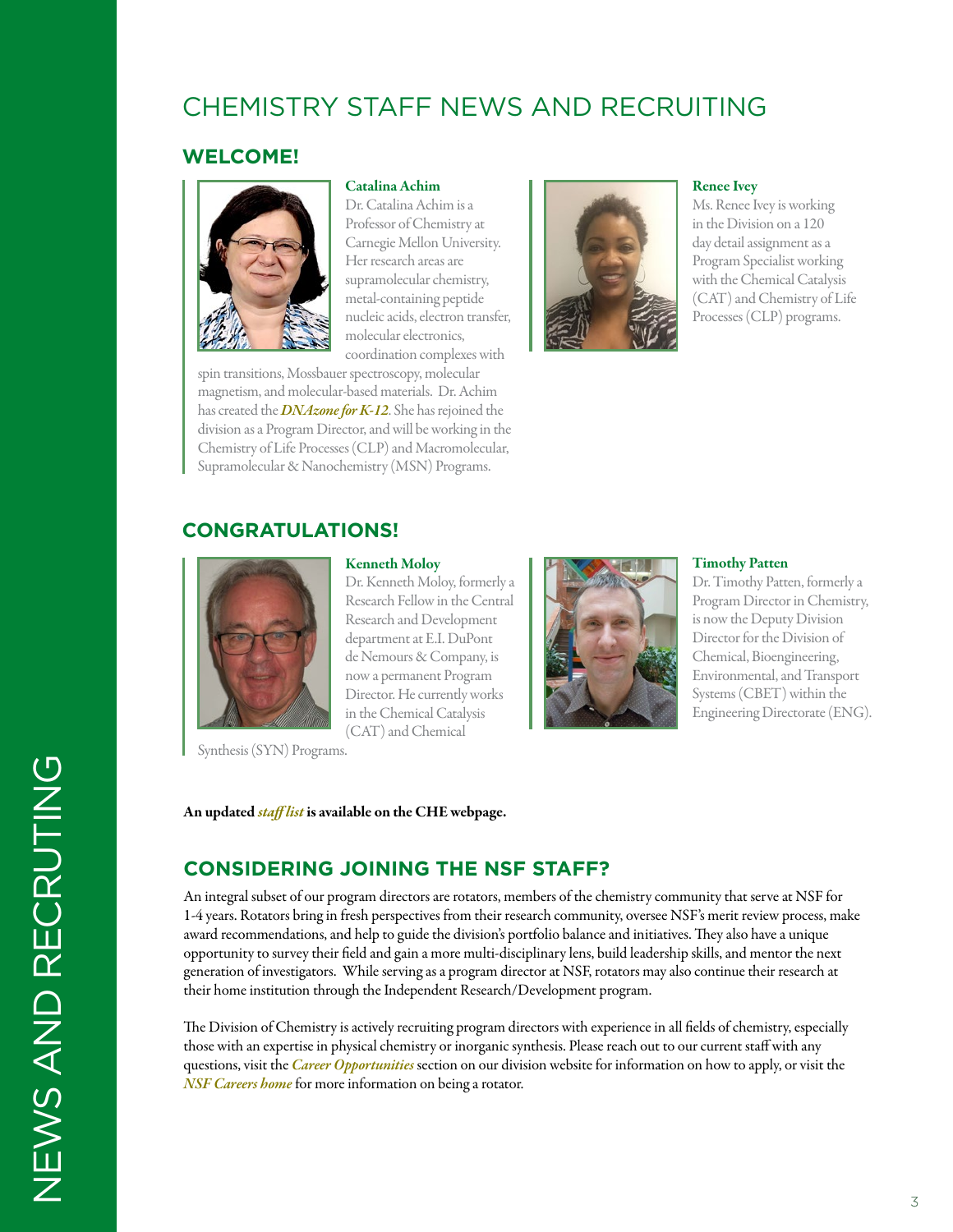# BIG IDEAS & FUNDING OPPORTUNITIES

NSF's *10 Big Ideas[\(https://www.nsf.gov/news/special\\_reports/big\\_ideas/index.jsp\)](https://www.nsf.gov/news/special_reports/big_ideas/index.jsp)* identify bold, long-term research and process ideas that identify areas for future investment at the frontiers of science and engineering. The *10 Big Ideas* represent unique opportunities to position our Nation at the cutting edge of global science and engineering leadership and to invest in fundamental research and processes that advance U.S. prosperity, security, health, and well-being.

The chemistry community is strongly encouraged to participate in all of the *10 Big Ideas*. The following is a sampling of specific opportunities with upcoming deadlines for FY 2018.

## HARNESSING THE DATA REVOLUTION

With recent advances in technology and computing infrastructure, many fields of science and engineering now have access to vast amounts of data, enabling data-driven innovation and leading to new data-driven research challenges. The challenges posed by complex data elements such as images, text, and networks; unstructured and heterogeneous data formats; streaming and dynamic data; complex dependence structures; missing, uncertain, and noisy information; sparsity; and information hidden at the noise level will require research that

- a) addresses the core algorithmic, mathematical and statistical principles and
- b) leads to new approaches, computational tools, and software for data-driven discovery within and across science and engineering domains.

More ideas and context are available in the new workshop report: Framing the Role of Big Data and Modern Data Science in Chemistry: *[https://www.nsf.gov/mps/che/workshops/data\\_chemistry\\_workshop\\_report\\_03262018.pdf](https://www.nsf.gov/mps/che/workshops/data_chemistry_workshop_report_03262018.pdf)*. Our thanks to the workshop organizers: Johannes Hachmann, Theresa Windus, and John McLean, as well as all of the workshop participants.

#### $TRIPODS + X (NSF 18-542)$

[HTTPS://WWW.NSF.GOV/PUBLICATIONS/PUB\\_SUMM.JSP?ODS\\_KEY=NSF18542](https://www.nsf.gov/publications/pub_summ.jsp?ods_key=nsf18542)

In FY 2017, the Directorates for Computer and Information Science and Engineering (CISE) and Mathematical and Physical Sciences (MPS) launched the Transdisciplinary Research in Principles of Data Science (TRIPODS) Phase I with 12 awards *[https://www.nsf.gov/news/news\\_summ.jsp?cntn\\_id=242888](https://www.nsf.gov/news/news_summ.jsp?cntn_id=242888)*.

The recently released TRIPODS + X solicitation seeks to expand the scope of the TRIPODS program by engaging researchers in chemistry and other domain disciplines across NSF. Working in concert with an existing TRIPODS organization, a TRIPODS + X project would focus on data-driven research challenges motivated in one or more science and engineering domains aimed at building robust data science communities.

Example topics include: understanding the correlations between synthesis and physical properties through data science or data-driven discoveries to advance fundamental understanding of chemical systems.

At least one PI or Co-PI or Senior Personnel must represent one of the 12 TRIPODS Phase I Institute projects (see above) and at least one PI or Co-PI must represent a domain discipline (such as chemistry).

Deadline May 29, 2018. Questions about TRIPODS + X may be directed to Lin He, Division of Chemistry, 703-292-4956 or *[lhe@nsf.gov](mailto:lhe%40nsf.gov?subject=)*.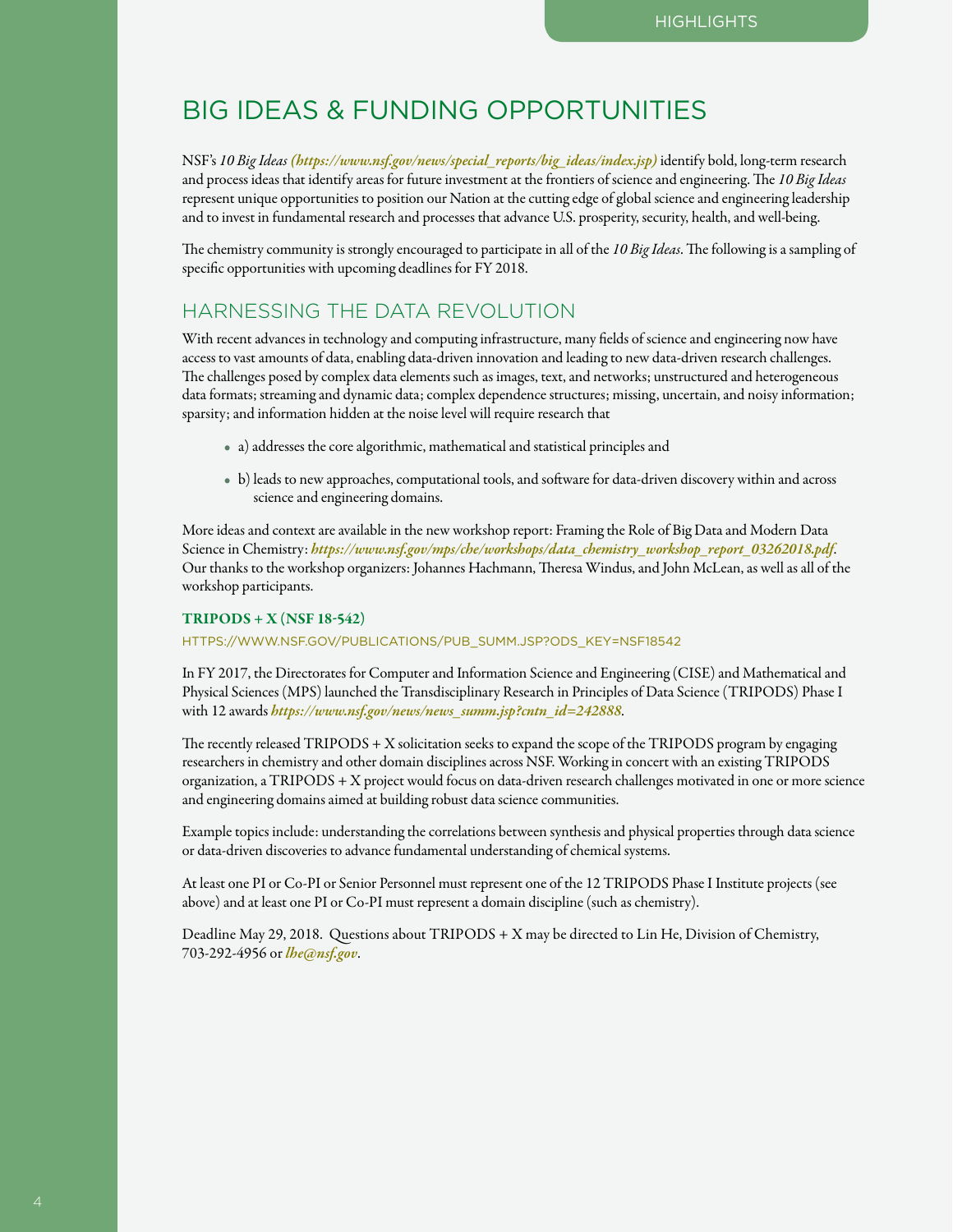#### DATA-DRIVEN DISCOVERY SCIENCE IN CHEMISTRY (D3SC, NSF 17-112)

[HTTPS://WWW.NSF.GOV/PUBS/2017/NSF17112/NSF17112.PDF](https://www.nsf.gov/awardsearch/showAward?AWD_ID=1565939)

CHE encourages the submission of D3SC EAGER, RAISE and supplemental funding requests. The D3SC DCL supports data-driven discoveries to advance fundamental understanding of chemical systems.

Here is a list of last year's D3SC EAGER awards with links to the award abstracts:

| Grant # | <b>Grant Title</b>                                                                                                                      | PI               |
|---------|-----------------------------------------------------------------------------------------------------------------------------------------|------------------|
| 1738975 | D3SC: EAGER: Collaborative Research: A probabilistic framework for automated<br>force field parameterization from experimental datasets | Michael Shirts   |
| 1738979 | D3SC: EAGER: Collaborative Research: A probabilistic framework for automated<br>force field parameterization from experimental datasets | John Chodera     |
| 1738305 | D3SC: EAGER: Data-driven development of fluorescent sensors for bio-imaging                                                             | Ming Xian        |
| 1734082 | D3SC: EAGER: Using Deep Learning to Find Algorithms for Optimizing Chemical<br>Reactions                                                | Richard Zare     |
| 1738990 | D3SC: EAGER: Data-driven design of molecular models from microscopic dynamics<br>and experimental data                                  | Cecilia Clementi |
| 1709351 | CDS&E: D3SC: The Dark Reaction Project: A machine-learning approach to exploring<br>structural diversity in solid state synthesis       | Joshua Schrier   |

# THE QUANTUM LEAP

*The Quantum Leap* aims to exploit quantum mechanical phenomena such as superposition and entanglement to develop next-generation technologies for sensing, computing, modeling, and communication.

In the Fall of 2016, the Division of Chemistry sponsored a workshop entitled "*[Quantum Information and Computation](https://www.nsf.gov/mps/che/workshops/che_qis_workshop_november_2016.pdf)  [for Chemistry](https://www.nsf.gov/mps/che/workshops/che_qis_workshop_november_2016.pdf)*", led by Alán Aspuru-Guzik of Harvard University and Michael Wasielewski of Northwestern University to explore the relevance of Quantum Leap to the field of chemistry. The workshop identified areas where chemists can contribute to advancing *The Quantum Leap* and areas where advances in *The Quantum Leap* can enable the solution of intractable chemical problems.

ENABLING QUANTUM LEAP IN CHEMISTRY (QLC, NSF 18-051)

[HTTPS://WWW.NSF.GOV/PUBS/2018/NSF18051/NSF18051.PDF](https://www.nsf.gov/pubs/2018/nsf18051/nsf18051.pdf)

To follow up on the recommendations of the workshop, CHE invites supplemental funding requests and EAGER proposals that explore molecular approaches towards problems in quantum computing, sensing, communicating, etc. A partial list of topics is given in the Dear Colleague Letter (DCL), and additional topics are explored in the workshop report.

If you are interested, we strongly encourage you to contact the cognizant program officers prior to submission to determine the appropriateness of the work for consideration by sending email to *[QLChem@nsf.gov](mailto:QLChem%40nsf.gov?subject=)*. The supplemental funding requests and EAGER proposals must be submitted by May 1, 2018, 5:00 pm, submitter's local time.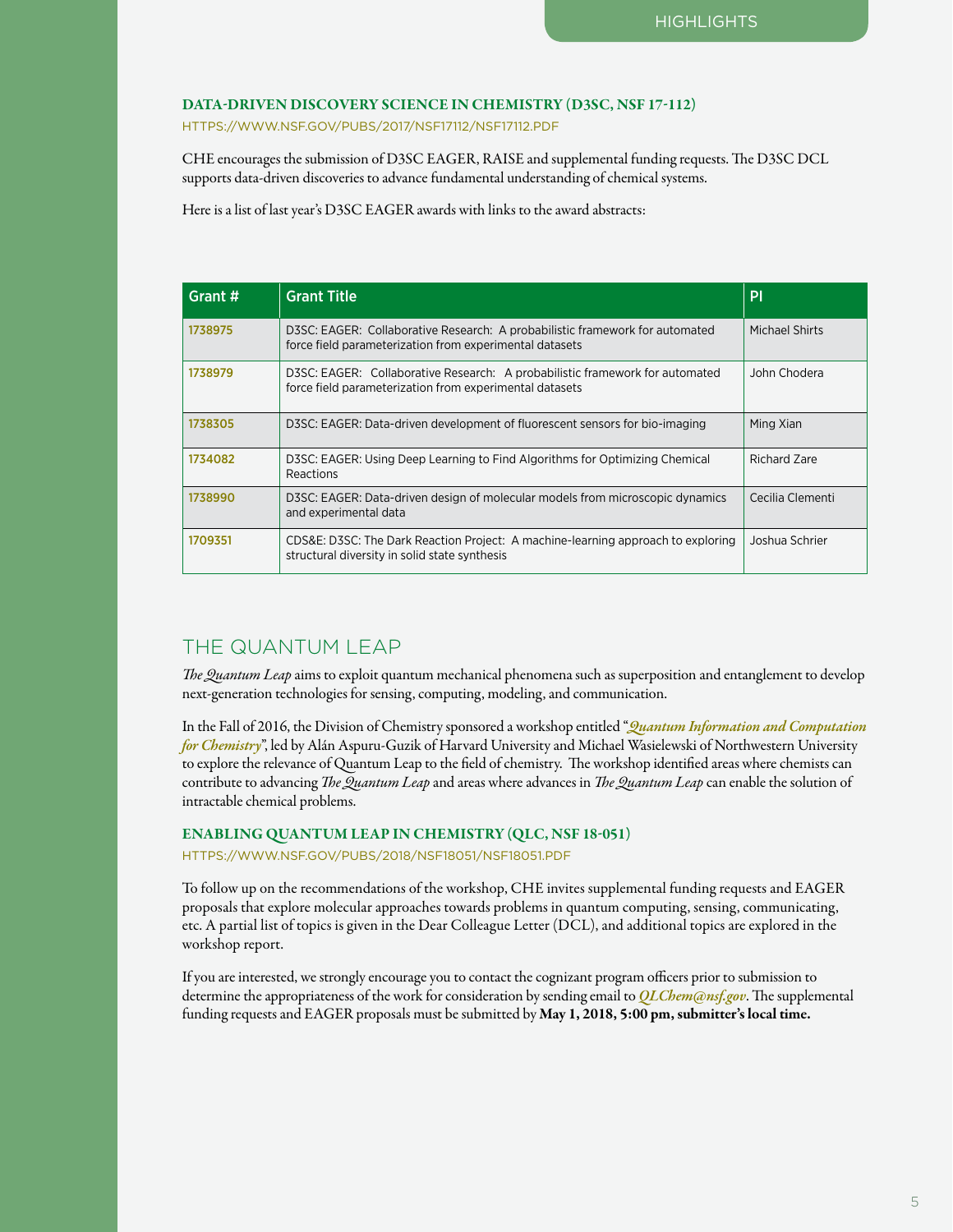## UNDERSTANDING THE RULES OF LIFE

*Understanding the Rules of Life* will explore how we predict the phenotype, the structure, function and behavior of an organism, based on what we know about its genes and environment. With improved understanding, we may be able to predict how cells, brains, bodies and biomes will respond to changing environments.

### DESIGN AND ENGINEERING OF SYNTHETIC CELLS AND CELL COMPONENTS (DESYN-C3, NSF 18-071)

[HTTPS://NSF.GOV/PUBS/2018/NSF18071/NSF18071.JSP](https://nsf.gov/pubs/2018/nsf18071/nsf18071.jsp)

This DCL describes an initial opportunity to expand and test our current understanding through the design of synthetic cell components (ribosomes, mitochondria, membranes, regulators, molecular machines, etc.) and molecular probes, and their synthesis and integration into "pseudo-cells" that efficiently convert raw materials to useful products.

NSF is welcoming proposals to support Conference, EAGER and RAISE projects. See the *NSF Proposal & Award [Policies & Procedures Guide \(PAPPG\)](https://www.nsf.gov/publications/pub_summ.jsp?ods_key=papp)* for more information about these three types of proposals (NSF PAPPG 18-1, Chapter II. E). For more information please contact Catalina Achim (*[cachim@nsf.gov](mailto:cachim%40nsf.gov?subject=)*) or Susan Atlas (*[catlas@nsf.gov](mailto:catlas%40nsf.gov?subject=)*).

## CONVERGENCE RESEARCH

Convergence Research is a means of solving vexing research problems, in particular, complex problems focusing on societal needs. It entails integrating knowledge, methods, and expertise from different disciplines and forming novel frameworks to catalyze scientific discovery and innovation.

## GROWING CONVERGENCE RESEARCH (NSF 18-058)

[HTTPS://WWW.NSF.GOV/PUBS/2018/NSF18058/NSF18058.JSP](https://www.nsf.gov/pubs/2018/nsf18058/nsf18058.jsp)

Research relying on convergence is needed to solve complex scientific and engineering problems that require integrating knowledge, methods, and expertise from different disciplines and forming novel frameworks to catalyze scientific discovery and innovation. *[Convergence Research](https://www.nsf.gov/od/oia/convergence/index.jsp)* has two primary characteristics:

- Research driven by a specific and compelling problem. Research requiring a convergence paradigm is generally inspired by the need to address a specific challenge or opportunity, whether it arises from deep scientific questions or pressing societal needs.
- Deep integration across disciplines. As experts from different disciplines pursue common research challenges, their knowledge, theories, methods, data, research communities and languages become increasingly intermingled or integrated. New frameworks, paradigms or disciplines can form from sustained interactions across multiple communities.

The Growing Convergence Research DCL encourages submission of RAISE proposals (up to \$1.0 million for three years); deadlines are May 1, 2018 and Oct 15, 2018. The topics are open in this call, but topics related to one or more of the *10 Big Ideas* are especially encouraged.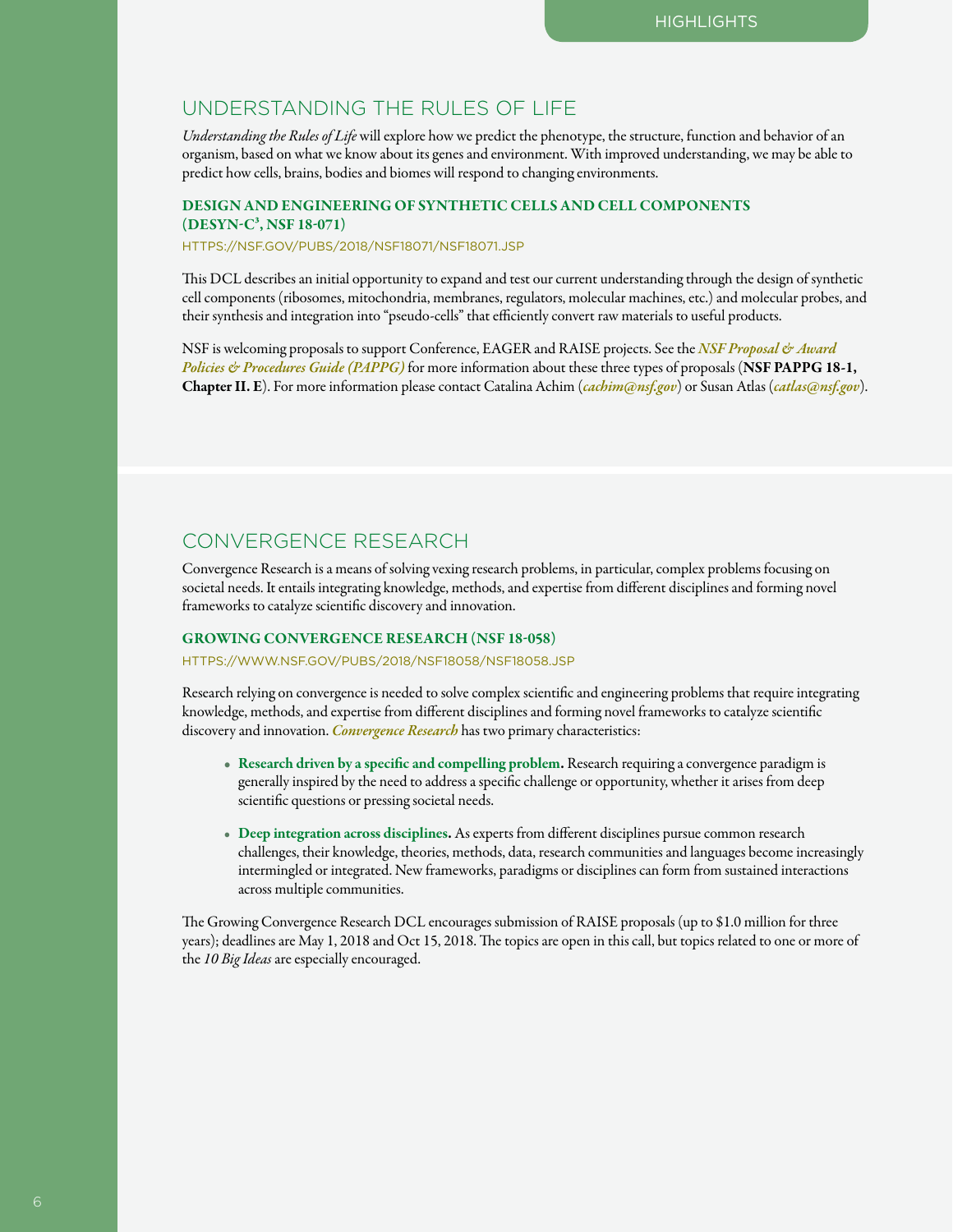# CHEMISTRY FUNDING OPPORTUNITIES

## CENTERS FOR CHEMICAL INNOVATION (CCI PHASE I, NSF 18-555)

[HTTPS://WWW.NSF.GOV/FUNDING/PGM\\_SUMM.JSP?PIMS\\_ID=13635&ORG=CHE&SEL\\_](https://www.nsf.gov/funding/pgm_summ.jsp?pims_id=13635&org=CHE&sel_org=CHE&from=fund) [ORG=CHE&FROM=FUND](https://www.nsf.gov/funding/pgm_summ.jsp?pims_id=13635&org=CHE&sel_org=CHE&from=fund)

NSF Chemistry is offering the CCI Phase I opportunity again in FY 2019. Some key changes:

- Earlier deadline for preliminary proposals, in mid-August 2018.
- Particular encouragement for topics related to one or more of the NSF's *[10 Big Ideas](https://www.nsf.gov/news/special_reports/big_ideas/index.jsp)*.

CCI Phase I awards are the first step in building a major research center focused on a chemistry research challenge. If you are interested, please see NSF 18-555 and consider talking with one of the cognizant Program Directors.

## SUPPLEMENTAL FUNDING OPPORTUNITIES

PIs are encouraged to discuss supplemental funding requests with a cognizant Program Officer before submission. The *[NSF PAPPG](https://www.nsf.gov/publications/pub_summ.jsp?ods_key=papp)* Chapter VI.E.4, provides specific guidance on preparing a supplemental funding request.

#### IMPROVING GRADUATE STUDENT PREPAREDNESS (NSF 18-056)

[HTTPS://WWW.NSF.GOV/PUBS/2018/NSF18056/NSF18056.JSP](https://www.nsf.gov/pubs/2018/nsf18056/nsf18056.jsp)

The Division of Chemistry (CHE) supports masters and doctoral students to acquire the knowledge, experience, and skills needed for highly productive careers. This Dear Colleague Letter describes opportunities for supplemental funding (up to \$12K) to enhance the training experience of graduate students supported by active CHE research grants who are considering careers outside of academe. Please see the DCL for additional guidance. Supplemental funding requests should be submitted no later than May 1, 2018.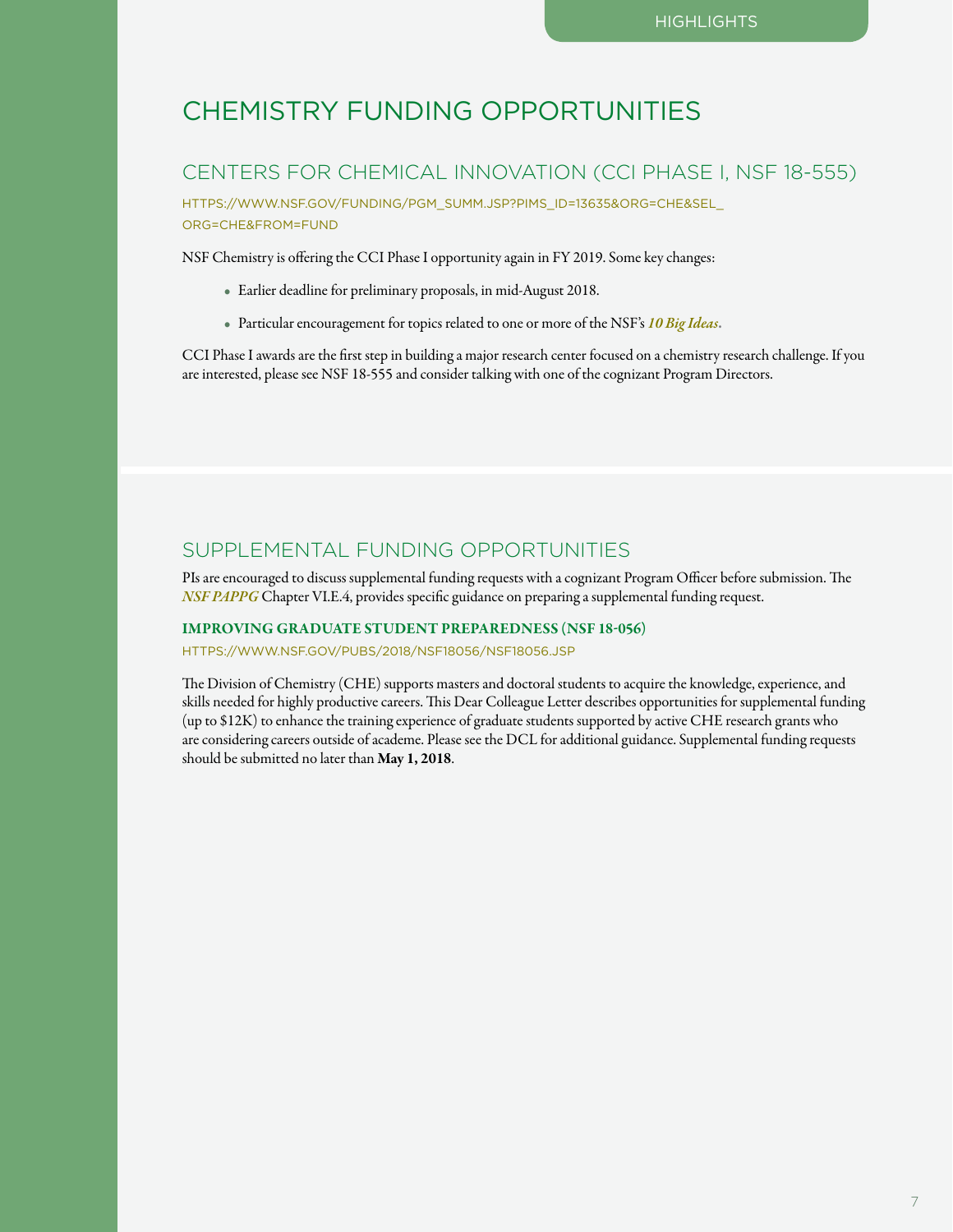# FOR PROPOSERS: IMPROVEMENTS AND **REMINDERS**

#### • FastLane and Research.gov IDs and Passwords

 The next time you are in *FastLane or Research.gov*, you may be asked to update your *ID and password*. For more info, see the "About Account Management" page accessible on the Research.gov homepage.

#### • Research.gov Proposal Preparation and Submission

 Beginning on April 30, 2018, proposers will be able to prepare and submit full, research non-collaborative proposals in *Research.gov*. This is a very exciting first step to modernize *proposal preparation and submissions* in *Research.gov*. Key features include the use of real-time compliance checks, inline help tips and notes, and a proposal wizard that will walk users through the proposal set up process. Sneak peeks available now on the preview site, but remember that you can't save your data on the preview site.

#### • Collaborators and Other Affiliations

 NSF requires that all proposal submissions include a completed Collaborators and Other Affiliations (COA) template, which can be found at: *<https://nsf.gov/bfa/dias/policy/coa.jsp>*. Information about your PhD advisor(s), your current and former PhD thesis advisees, as well as all individuals whom you have collaborated with or coauthored a book, article, report, abstract or paper in the 48 months prior to proposal submission should be listed in the COA template, and NOT in the Biographical Sketch section of the proposal. Incomplete COA templates will cause delays in the review of your proposal, and possibly even a return of the proposal without review.

- Want to know what your Program Officer*really* thinks about your proposal? This is a time of year when many PIs are accessing proposal reviews via *FastLane's Proposal Status* page. That feedback can be critical for further developing a project. Did you know that your Program Officer is also providing feedback?
- There is a short section called "*Comments from the cognizant Program Officer*" at the top of the same page (above the review links). They are only a few sentences long, but try to capture key points in the program's recommendation. This isn't the only way you can find out what is on your Program Officer's mind; you can always set up a time to talk about your proposal's review and recommendation. We recommend that you send your PO an email (the email address will be on the Proposal Status page, as well), with some proposed dates and times for a full discussion.

# FOR FUNDED PIs: UPDATE ON PUBLIC ACCESS & REPORTING REQUIREMENTS

As part of a government-wide effort to provide more public access to the results of Federal funding, NSF established a *Public Access Repository* (NSF-PAR, https://par.nsf.gov/). For more information on NSF's public access requirement, see *[the "About Public Access" page on Research.gov](https://www.nsf.gov/news/special_reports/public_access/)*.

This spring is the first time CHE awardees are being impacted by this new requirement. If you have a new award (or newly renewed award) from FY 2017, you will be required to use NSF-PAR.

# FOR OUR PANELISTS: TRAVEL UPDATES

- The NSF Website has updated information on our new Alexandria location *<https://www.nsf.gov/about/visit/>*
- New GSA mileage reimbursement: \$0.545 per mile. If you are planning to drive to an NSF panel, please contact the Program Specialist working with your panel.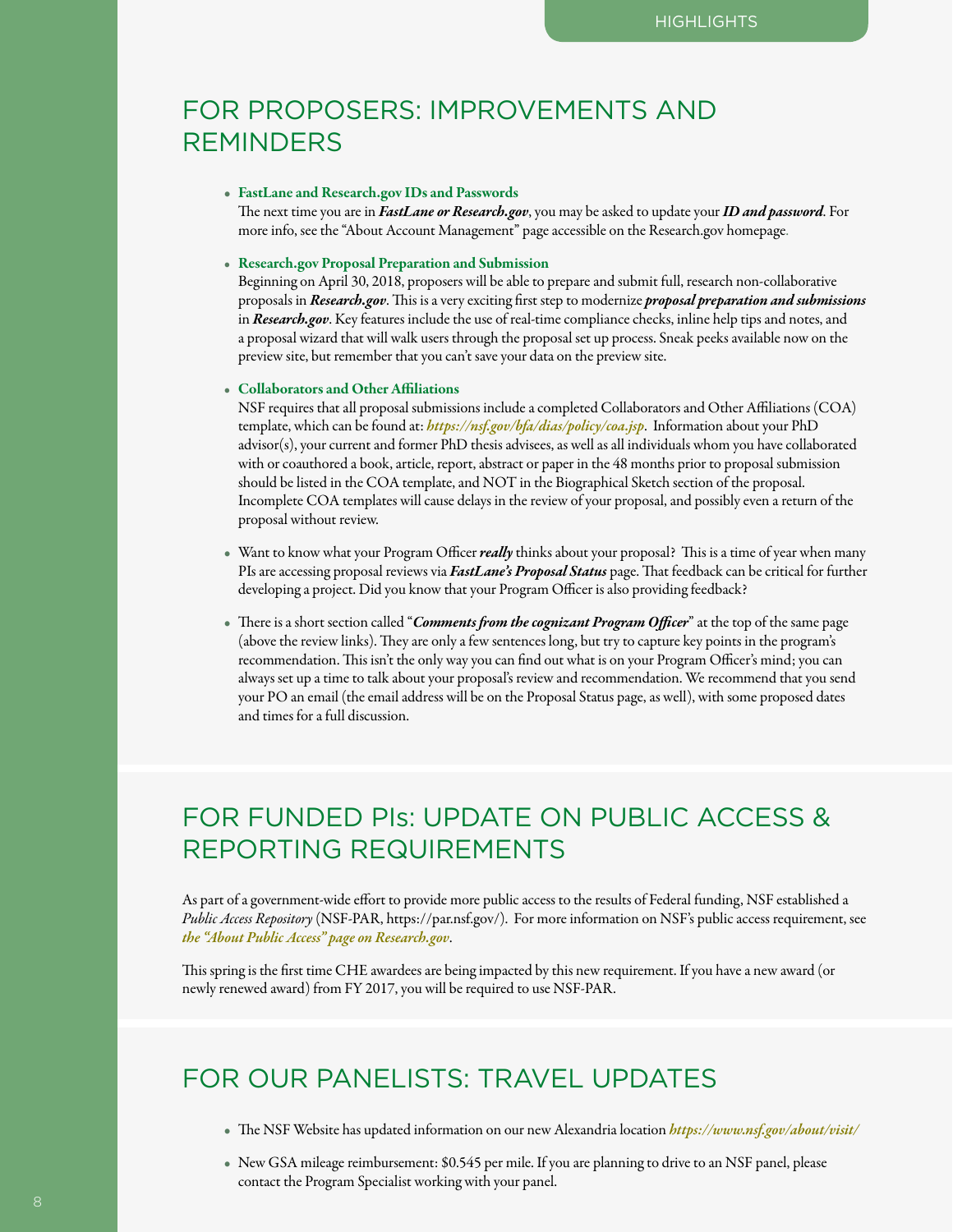# CHE ENGAGING THE RESEARCH COMMUNITY

## • 256th American Chemical Society (ACS) National Meeting

 The 256th American Chemical Society (ACS) National meeting will be held in Boston, MA at the Boston Convention and Exhibition Center from August 19th-23rd, 2018. The Division of Chemistry plans to hold a meet-and-greet luncheon where Chemistry staff members will be available to discuss funding and research opportunities, broadening participation and education, and outreach. Attendance is free, with box lunches available for purchase. Please watch the Governance and Social Events portion of the ACS conference program and the CHE website for more details.

## • 45th Annual Meeting, National Organization for the Professional Advancement of Black Chemists and Chemical Engineers (NOBCChE)

 Members of the Division of Chemistry will attend NOBCChE's 45th Annual Meeting, September 17-20, 2018, in Orlando, Florida. CHE staff will attend the Career Fair, and will provide information on NSF's funding opportunities that are available for students, such as the Research Experiences for Undergraduates (REU) Program; the Louis Stokes Alliances for Minority Participation (LSAMP) Program; and the Graduate Research Fellowship Program (GRFP).

CHE staff will also give presentations on various funding mechanisms in/outside of Chemistry; international collaborations; additional supplemental funding opportunities for students and Principal Investigators, as well as an overview on Chemistry's program structure and the lifecycle of a proposal submitted to Chemistry.

More details (as they are available) on Chemistry's *[website](https://www.nsf.gov/div/index.jsp?div=CHE)* and the NOBCChE meeting agenda.

#### • 2018 NSF Chemistry Early-Career Investigator Workshop

 On March 26 and 27, 2018, one hundred early-career chemists met in Alexandria, VA, to learn about funding for chemistry research at NSF. The workshop was organized by Profs. Matthew Whited (Carleton College) and Gordana Dukovic (University of Colorado, Boulder). The participants learned about NSF from panels presented by program officers, round table discussions, and one-on-one meetings. Several CAREER awardees shared their experience and advice on proposal writing. The participants had the opportunity to participate in mock panels, and practice their skills in communicating science to a non-expert audience. Program Officers from other divisions at NSF as well as the DOE, NIH, AOR, and AFOSR engaged with participants who were interested in finding out more about other funding opportunities.



*Workshop attendees and NSF staff at the 2018 ECI Workshop. Image credit: Anne-Marie Schmoltner*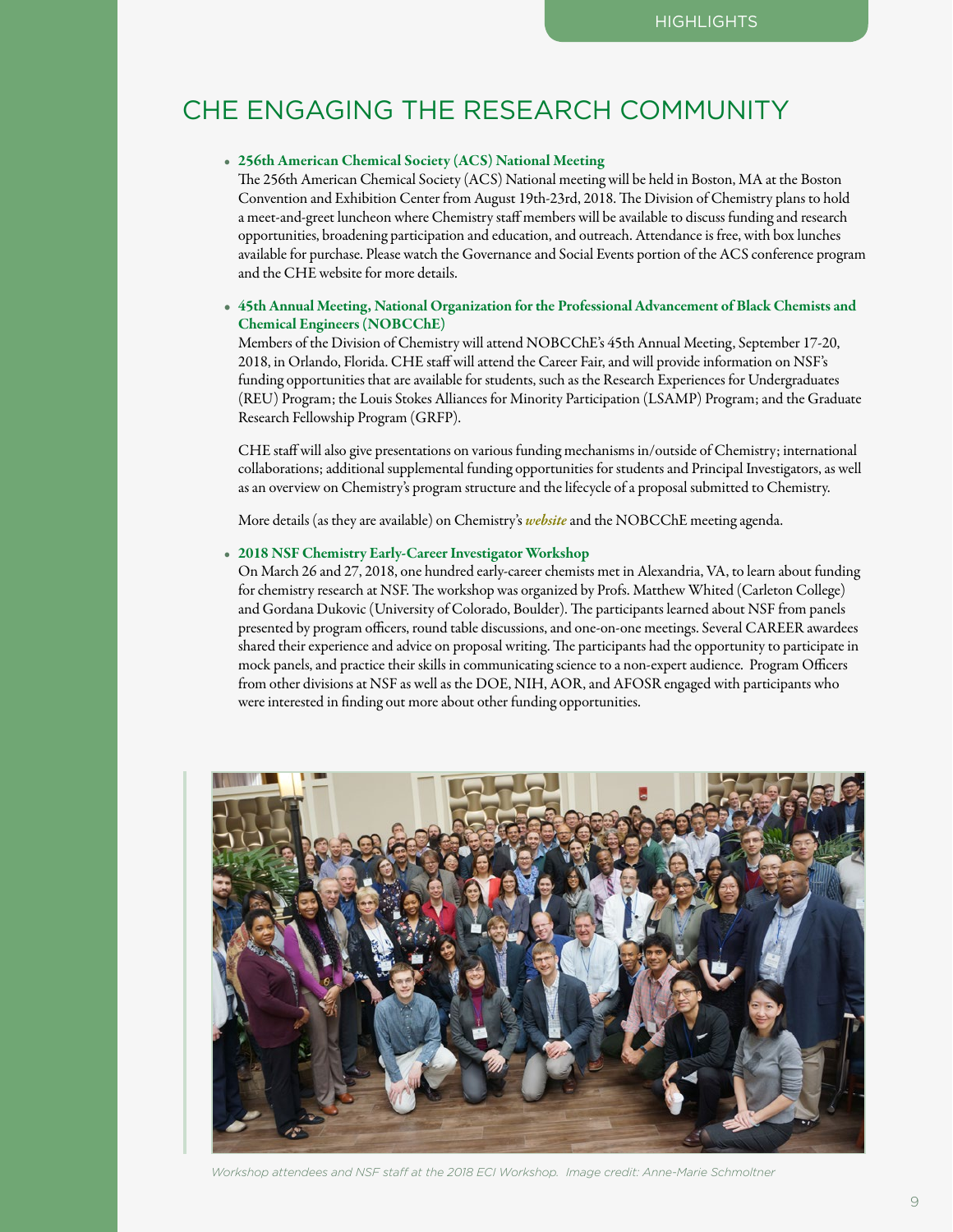# CHE ON THE WEB

• We are regularly publishing research highlights on NSF's Tumblr page, a repository for brief research highlights across all NSF funded projects. You can find chemistry highlights by scrolling through the main *[NSF Tumblr](http://www.nsf.gov/cgi-bin/goodbye?http://nationalsciencefoundation.tumblr.com)  [page](http://www.nsf.gov/cgi-bin/goodbye?http://nationalsciencefoundation.tumblr.com)* or by going directly *[here.](http://www.nsf.gov/cgi-bin/goodbye?http://nationalsciencefoundation.tumblr.com/tagged/chemistry)*

While a Tumblr account is not necessary to view content, it is required to 'like' or re-blog a post. Tumblr may also be added to an RSS feed to receive alerts on each new post. We also invite our investigators to submit their own highlights by following the directions *[here](https://www.nsf.gov/mps/che/Highlights/HighlightWebpages/highlights.jsp)*.

• Funding information, deadlines, and highlights for the Division of Chemistry are also regularly posted on the Directorate for Mathematical and Physical Sciences Twitter account. These posts, or tweets, can be found *[here](http://www.nsf.gov/cgi-bin/goodbye?https://twitter.com/nsf_mps?lang=en)*, or under the Twitter handle @NSF\_MPS. A Twitter account is not necessary to view the content, but is needed to receive updates or to interact with a tweet.

# BROADER IMPACTS IN ACTION



A part of the Division of Chemistry's mission is realizing the broader impacts of our funded science, including community engagement in the real-world chemistry that surrounds us. Every year educators bring the scientific method to life and into communities through science fairs, where children get to choose a scientific topic for investigation. This past year in Florida, middle-schooler Charlie Schuessler wanted to investigate a serious local problem – sink hole formation. Sinkholes generally form as water slowly dissolves the bedrock, often made of limestone, so Charlie wanted to know if there was any sort of way to stop or slow limestone dissolution. Charlie and his mother turned to the internet for background research when they came across CHE-funded investigator Professor Jonas Baltrusaitis at Lehigh University. As a part of his postdoctoral work at the University of Iowa, Professor Baltrusaitis studied hydrophobic coatings to preserve historical, lime-stone clad buildings. He found that moisture coupled with air pollution,

particularly sulfur oxides, lead to limestone degradation, but that degradation could be slowed with hydrophobic coatings. With Professor Baltrusaitis's help, Charlie designed an experiment to compare the dissolution of limestone with and without a commercial hydrophobic coating. Charlie found the hydrophobic coating did have a small effect in protecting the limestone, and even won his science fair. Charlie's mother, Cassie, said the judges "were impressed that he had involved an expert in his research."

*Information on the above photo: Charlie Schuessler and his science project. (Image credit to Carrie Schuessler, Charlie's mother)*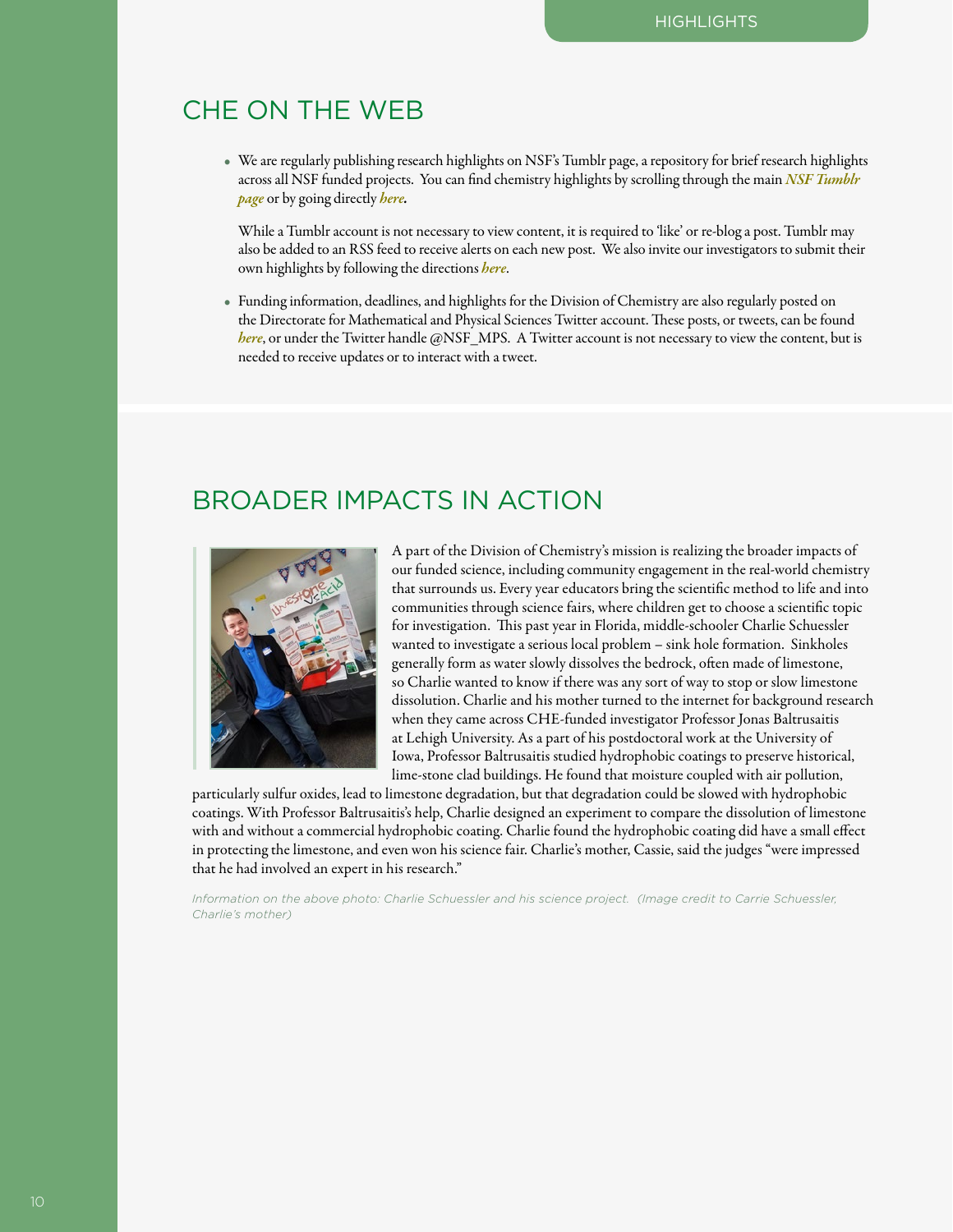| <b>Division of Chemistry</b>                           |                                                      |                                      |                  |                   |
|--------------------------------------------------------|------------------------------------------------------|--------------------------------------|------------------|-------------------|
| Name                                                   | <b>Title</b>                                         |                                      | <b>Telephone</b> | <b>Email</b>      |
| Dr. Angela Wilson                                      | Division Director                                    |                                      | 703-292-4948     | akwilson@nsf.gov  |
| Dr. Carol Bessel                                       | Deputy Division Director                             |                                      | 703-292-4906     | cbessel@nsf.gov   |
| Mrs. Gloria Yancey                                     | Program Support Manager                              |                                      | 703-292-4718     | gyancey@nsf.gov   |
| Ms. Debbie Jones                                       | <b>Operations Specialist</b>                         |                                      | 703-292-7852     | djones@nsf.gov    |
| Ms. C. Michelle Jenkins                                | Program Analyst                                      |                                      | 703-292-7874     | cjenkins@nsf.gov  |
| Ms. Melissa Olson                                      | Presidential Management Fellow                       |                                      | 703-292-7442     | molson@nsf.gov    |
| <b>Program Specialists Team</b>                        |                                                      |                                      |                  |                   |
| Mrs. Marsha Hawkins                                    | CMI, CLP, MRI                                        |                                      | 703-292-4877     | mhawkins@nsf.gov  |
| Mr. Darren Kimble                                      | CSDM-A & B, ECS, REU                                 |                                      | 703-292-7159     | dkimble@nsf.gov   |
| Ms. Kimberly Noble                                     | CTMC, MSN                                            |                                      |                  | knoble@nsf.gov    |
| Ms. Marla Stewart<br>CLP, SYN                          |                                                      |                                      | 703-292-8735     | mastewart@nsf.gov |
| <b>Technical Staff</b>                                 |                                                      |                                      |                  |                   |
| Dr. Susan Atlas                                        | CTMC, CCI, CLP                                       |                                      | 703-292-4336     | satlas@nsf.gov    |
| Dr. Michelle Bushey                                    | CMI, REU, Special Projects                           |                                      | 703-292-4938     | mbushey@nsf.gov   |
| Dr. Robert Cave<br>CTMC, MRI, CCI                      |                                                      |                                      | 703-292-2394     | rjcave@nsf.gov    |
| CMI, ECS<br>Dr. Kelsey Cook                            |                                                      |                                      | 703-292-7490     | kcook@nsf.gov     |
| Dr. Katharine Covert<br><b>CCI</b>                     |                                                      |                                      | 703-292-4950     | kcovert@nsf.gov   |
| CSDM-A<br>Dr. Colby Foss                               |                                                      |                                      | 703-292-5327     | cfoss@nsf.gov     |
| Dr. Max Funk                                           | <b>CLP</b>                                           |                                      | 703-292-7441     | mfunk@nsf.gov     |
| Dr. John Gilje                                         | CAT, SYN                                             |                                      |                  | jwgilje@nsf.gov   |
| Dr. Evelyn Goldfield                                   | CTMC                                                 |                                      | 703-292-2173     | egoldfie@nsf.gov  |
| Dr. Luke Hanley<br>MSN, CAT                            |                                                      |                                      | 703-292-8653     | lhanley@nsf.gov   |
| Dr. Lin He                                             | CMI, CCI                                             |                                      | 703-292-4956     | lhe@nsf.gov       |
| CAT, MSN<br>Dr. George Janini                          |                                                      |                                      | 703-292-4971     | gjanini@nsf.gov   |
| Dr. Richard Johnson                                    | <b>SYN</b>                                           |                                      | 603-862-2302     | ricjohns@nsf.gov  |
| <b>MRI</b><br>Dr. Bob Kuczkowski                       |                                                      |                                      | 703-292-8840     | rkuczkow@nsf.gov  |
| Dr. Tingyu Li                                          | CSDM-B                                               |                                      | 703-292-4949     | tli@nsf.gov       |
| Dr. Kevin Moeller<br>SYN, CSDM-B                       |                                                      |                                      | 703-292-7054     | kmoeller@nsf.gov  |
| Dr. James Lisy                                         | <b>MSN</b>                                           |                                      | 703-292-2251     | jlisy@nsf.gov     |
| Dr. Kenneth Moloy                                      | SYN, CAT                                             |                                      |                  | kmoloy@nsf.gov    |
| Dr. Carlos Murillo                                     | <b>MRI</b>                                           |                                      |                  | cmurillo@nsf.gov  |
| Dr. John Papanikolas                                   | CSDM-B, MSN                                          |                                      | 703-292-8809     | jpapanik@nsf.gov  |
| Dr. Tarek Sammakia                                     | SYN, CAT                                             |                                      | 703-292-7486     | tsammaki@nsf.gov  |
| Dr. Anne-Marie Schmoltner                              | ECS                                                  |                                      |                  | aschmolt@nsf.gov  |
| Dr. Suk-Wah Tam-Chang<br><b>MSN</b>                    |                                                      |                                      | 703-292-8684     | stamchan@nsf.gov  |
| <b>Chemistry Program Abbreviations</b>                 |                                                      |                                      |                  |                   |
| Chemical Catalysis (CAT)                               | <b>Environmental Chemical Sciences (ECS)</b>         |                                      |                  |                   |
| CHE Centers (CCI)                                      |                                                      | Major Research Instrumentation (MRI) |                  |                   |
| Chemistry of Life Processes (CLP)                      | Macromolecular, Supramolecular & Nanochemistry (MSN) |                                      |                  |                   |
| Chemical Measurement & Imaging (CMI)                   | Research Experiences for Undergraduates (REU)        |                                      |                  |                   |
| Chemical Structure, Dynamics & Mechanisms (CSDM A & B) | Chemical Synthesis (SYN)                             |                                      |                  |                   |
| Chemical Theory, Models & Computational Methods (CTMC) |                                                      |                                      |                  |                   |